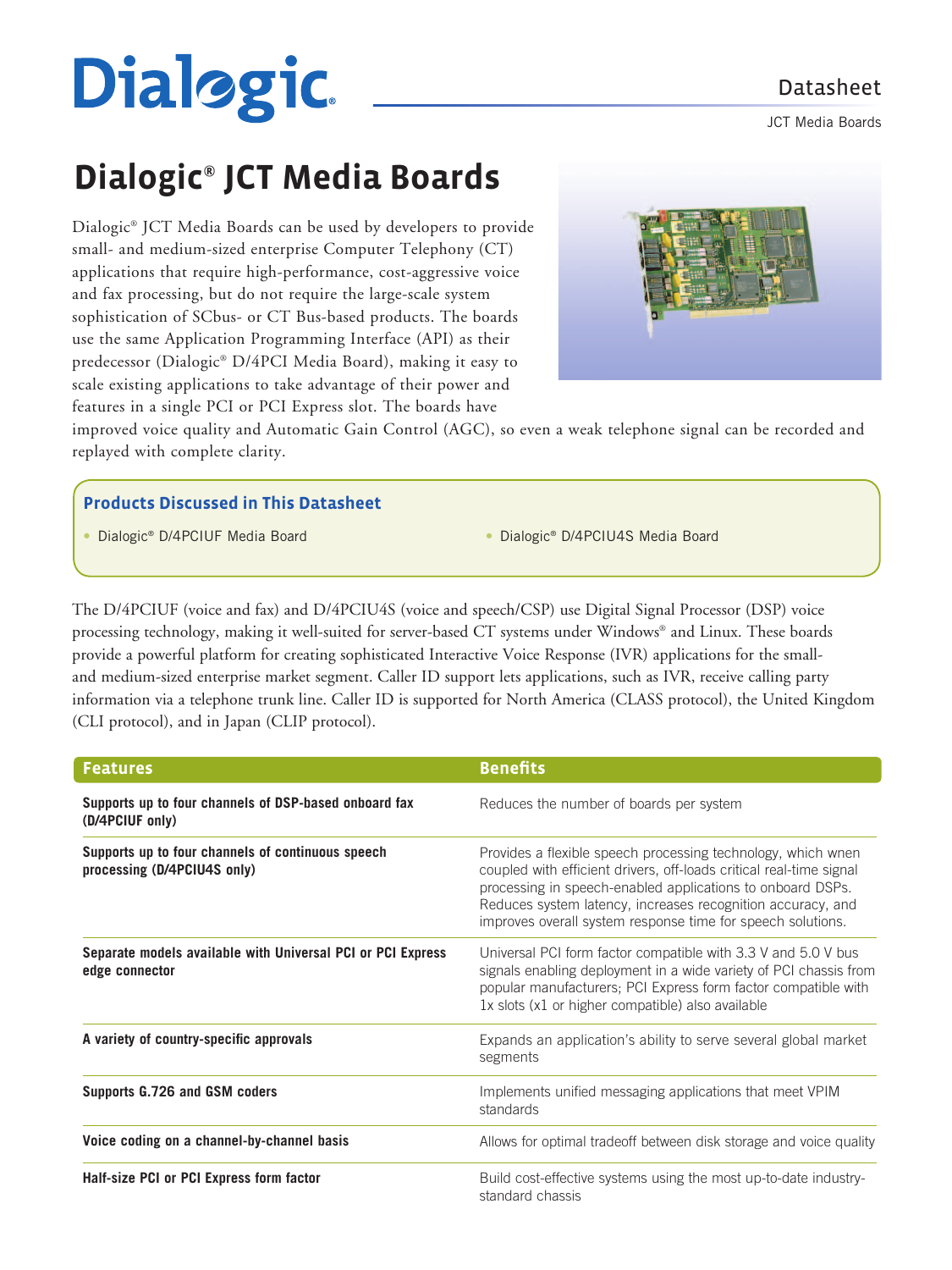# **Technical Specifications**

| Number of ports                                        | 4                                                                         |
|--------------------------------------------------------|---------------------------------------------------------------------------|
| Maximum boards per system                              | 16                                                                        |
| Analog network interface                               | Onboard loop start interface circuits                                     |
| Control microprocessor                                 | Intel 80C186 @ 34.8MHz                                                    |
| Digital signal processor                               | Freescale DSP56303 @ 100 MHz, with 128Kx24 private                        |
| Supported operating systems                            | Windows®; Linux. Details at http://www.dialogic.com/systemreleases        |
| CSP                                                    | Yes on D/4PCIU4S only                                                     |
| Signaling                                              | Analog loop start                                                         |
| Host Interface - PCI and PCI Express                   |                                                                           |
| Bus compatibility                                      | PCI and PCI Express                                                       |
| PCI bus speed                                          | 33 MHz maximum                                                            |
| Shared memory                                          | 32 KB page                                                                |
| Base addresses                                         | Selected by PCI or PCI Express BIOS                                       |
| Interrupt level                                        | 1 IRQ (IntA) shared by all boards                                         |
| Platform - PCI and PCI Express                         |                                                                           |
| Form factor                                            | PCI Universal or PCI Express<br>6.9 in. (17.25 cm) long                   |
|                                                        | 0.75 in. (1.875 cm) wide                                                  |
|                                                        | 3.85 in. (9.625 cm) high (excluding edge connector)                       |
| <b>Power Requirements - PCI</b>                        |                                                                           |
| $+5$ VDC                                               | 650 mA                                                                    |
| <b>Power Requirements - PCI Express</b>                |                                                                           |
| $+12$ VDC                                              | 450 mA maximum                                                            |
| <b>Environmental Requirements — PC and PCI Express</b> |                                                                           |
| Operating temperature                                  | +32°F (0°C) to +122F°F (+50°C)                                            |
| Storage temperature                                    | $-4^{\circ}$ F (-20 $^{\circ}$ C) to +158 $^{\circ}$ F (+70 $^{\circ}$ C) |
| Humidity                                               | 8% to 80% noncondensing                                                   |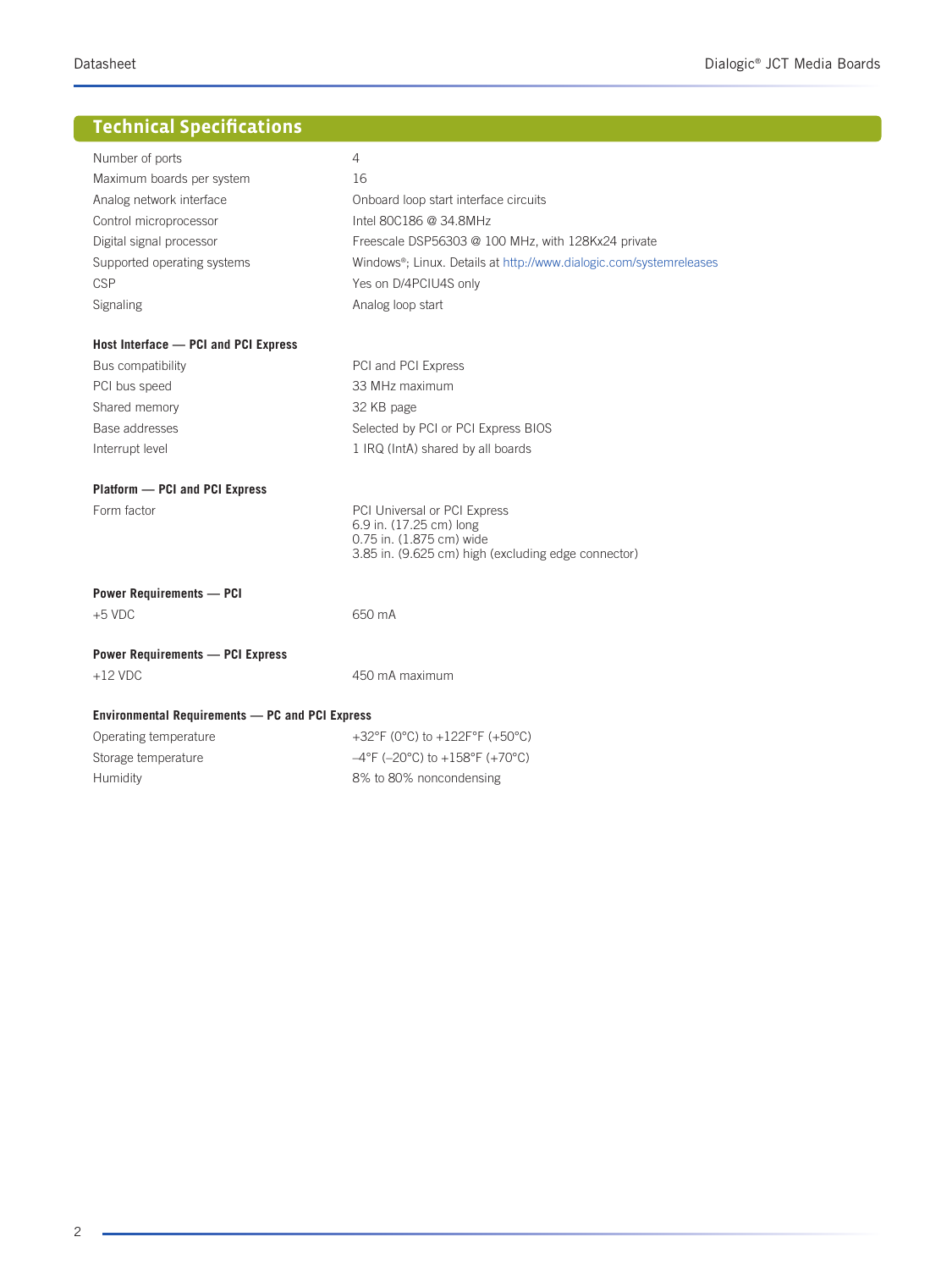# **Technical Specifications (cont.)**

#### **Telephone Interface**

| Trunk type                      | Loop start<br>Ground start for inbound applications with AC ringing                                                                       |
|---------------------------------|-------------------------------------------------------------------------------------------------------------------------------------------|
| Impedance                       | 600 Ohm (nominal). Matching complex impedance specified in TBR-21 for D/4PCIU-EURO                                                        |
| Ring detection                  | 15 Vrms min., 15 Hz to 68 Hz                                                                                                              |
| Loop current range              | 20 mA to 120 mA, DC (polarity insensitive)                                                                                                |
| Crosstalk coupling              | -80 dB at 3 kHz channel-to-channel                                                                                                        |
| Connector                       | 4 R.J-11                                                                                                                                  |
| <b>Approvals and Compliance</b> |                                                                                                                                           |
| Hazardous substances            | RoHS Compliance Information at http://www.dialogic.com/rohs/                                                                              |
| Safety and EMC                  |                                                                                                                                           |
| Canada                          | ICES-003 Class A<br>ULc CSA 60950-1 File E96804                                                                                           |
| Europe                          | EN60950<br>EN55022<br>EN55024                                                                                                             |
| Japan                           | <b>VCCI Class A</b>                                                                                                                       |
| <b>United States</b>            | FCC Part 15 Class A<br>UL 60950-1 File E96804                                                                                             |
| International                   | IEC60950-1<br>CISPR 22<br>CISPR 24                                                                                                        |
| Telecom Approvals               |                                                                                                                                           |
| <b>United States</b>            | US:EBZKX07BD4PCIU                                                                                                                         |
| Canada                          | IC: 885A-D4PCIU                                                                                                                           |
| European Union                  | Do <sub>C</sub>                                                                                                                           |
| Country-specific approvals      | See the Product Declarations & Global Approvals list at http://www.dialogic.com/declara-<br>tions/ or contact your Authorized Distributor |
| <b>Reliability/Warranty</b>     |                                                                                                                                           |
| <b>Estimated MTBF</b>           | Per Telecordia Method 1 Case 1<br>PCI: 434,000 hours<br>PCI Express: 301,000                                                              |
| Warranty                        | Warranty information at http://www.dialogic.com/warranties                                                                                |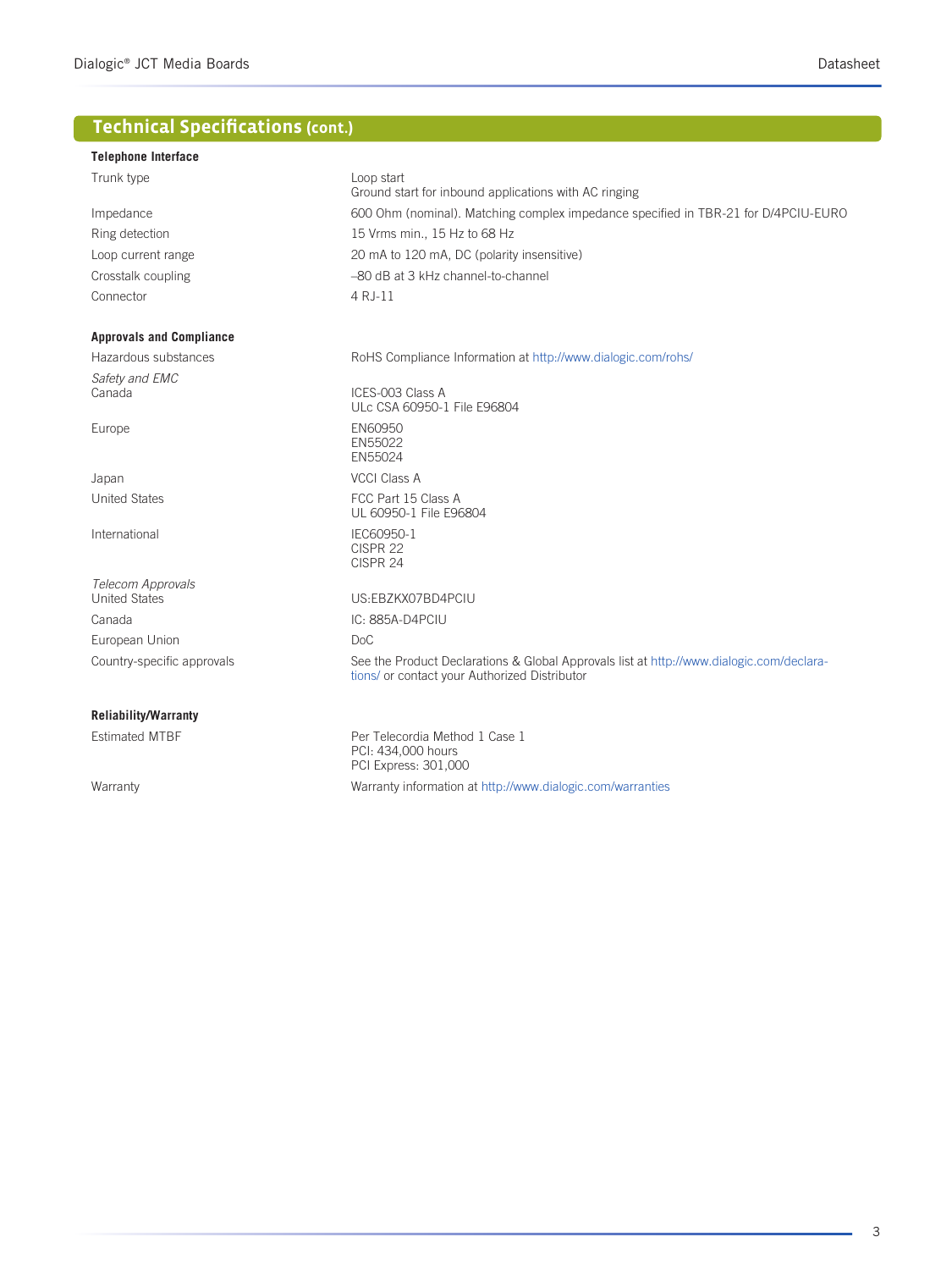# **Springware/JCT Technical Specifications**

| Facsimile (available on D/4PCIUF only) |                                                                                                                                                    |
|----------------------------------------|----------------------------------------------------------------------------------------------------------------------------------------------------|
| Fax compatibility                      | ITU-T G3 compliant (T.4, T.30)<br>ETSI NET/30 compliant                                                                                            |
| Data rate                              | 14.400 b/s (v.17) send<br>9600 b/s receive                                                                                                         |
| Variable speed selection               | Automatic step-down to 12,000 b/s, 9600 b/s, 7200 b/s, 4800 b/s, and lower                                                                         |
| Transmit data modes                    | Modified Huffman (MH)<br>Modified Read (MR)                                                                                                        |
| Receive data modes                     | MH, MR                                                                                                                                             |
| File data formats                      | Tagged Image File Format-Fax (TIFF-F) for transmit/receive MH and MR                                                                               |
| ASCII-to-fax conversion                | Host-PC-based conversion<br>Direct transmission of text files<br>All Windows <sup>®</sup> fonts supported<br>Page headers generated automatically  |
| Error correction                       | Detection, reporting, and correction of faulty scan lines                                                                                          |
| Image widths                           | 8.5 in. (21.5 cm)<br>10 in. (25.4 cm)<br>11.9 in. (30.23 cm)                                                                                       |
| Image scaling                          | Automatic horizontal and vertical scaling between page sizes                                                                                       |
| Polling modes                          | Normal<br>Turnaround                                                                                                                               |
| Image resolution                       | Normal (203 pels/in. x 98 lines/in.; 203 pels/2.5 cm ? 98 lines/2.5 cm)<br>Fine (203 pels/in. x 196 lines/in.; 203 pels/2.5 cm ? 196 lines/2.5 cm) |
| Fill minimization                      | Automatic fill bit insertion and stripping                                                                                                         |
| <b>Audio Signal</b>                    |                                                                                                                                                    |
| Receive range                          | -50 dBm to -9 dBm (nominal), for average speech signals** configurable by parametert                                                               |
| Automatic gain control                 | Application can enable/disable<br>Above -30 dBm results in full scale recording, configurable by parameter†                                        |
| Silence detection                      | -40 dBm nominal, software adjustable†                                                                                                              |
| Transmit level (weighted average)      | -9 dBm nominal, configurable by parametert                                                                                                         |
| Transmit volume control                | 40 dB adjustment range, with application-definable increments, capped at legal limit                                                               |
| <b>Frequency Response</b>              |                                                                                                                                                    |
| 24 kb/s                                | 300 Hz to 2600 Hz ±3 dB                                                                                                                            |
| ----                                   |                                                                                                                                                    |

| $2 + N113$ | $\sim$                       |
|------------|------------------------------|
| $32$ kh/s  | 300 Hz to 3400 Hz $\pm$ 3 dB |
| 48 kb/s    | 300 Hz to 2600 Hz $\pm$ 3 dB |
| 64 kb/s    | 300 Hz to 3400 Hz $\pm$ 3 dB |
|            |                              |

#### **Audio Digitizing**

| $13$ kb/s              | GSM @ 8 kHz sampling                                                                                                                                          |
|------------------------|---------------------------------------------------------------------------------------------------------------------------------------------------------------|
| 24 kb/s                | ADPCM @ 6 kHz sampling                                                                                                                                        |
| 32 kb/s                | ADPCM @ 8 kHz sampling                                                                                                                                        |
| 32 kb/s                | $G.726$ @ 8 kHz sampling                                                                                                                                      |
| 48 kb/s                | $\mu$ -law PCM @ 6 kHz sampling                                                                                                                               |
| 64 kb/s                | $\mu$ -law PCM @ 8 kHz sampling                                                                                                                               |
| Digitization selection | Selectable by application on function call-by-call basis                                                                                                      |
| Playback speed control | Pitch controlled, available for 24 kb/s and 32 kb/s data rates<br>Adjustment range: $\pm 50\%$<br>Adjustable through application or programmable DTMF control |

#### **Wave Audio**

 Record/Play 11 kHz linear PCM, 8-bit mono mode (available only when running Windows®)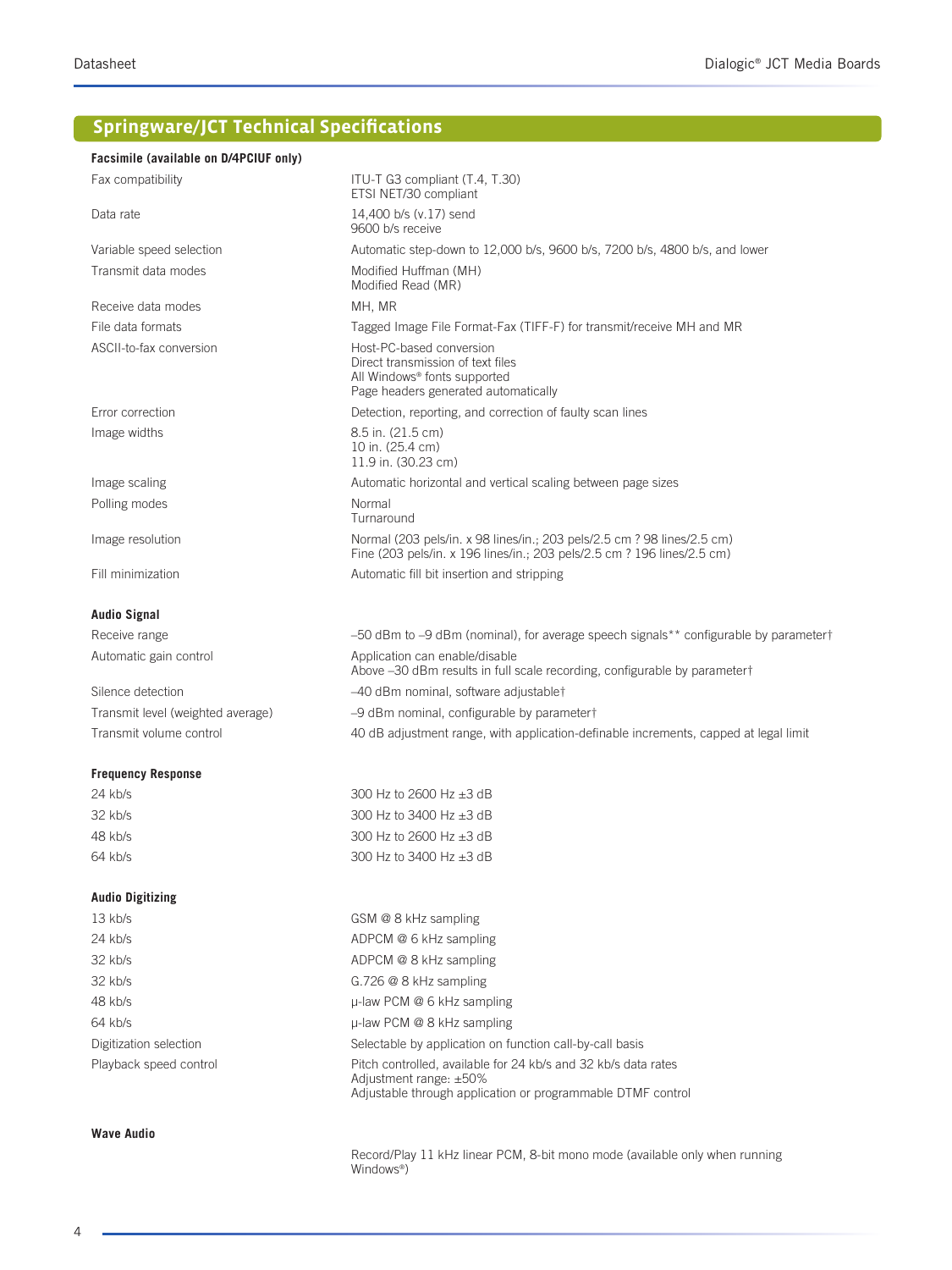# **Springware/JCT Technical Specifications (cont.)**

| <b>DTMF Tone Detection</b>    |                                                                                                                                                                                                                                    |
|-------------------------------|------------------------------------------------------------------------------------------------------------------------------------------------------------------------------------------------------------------------------------|
| DTMF digits                   | 0 to 9, *, #, A, B, C, D per Telcordia LSSGR Sec 6                                                                                                                                                                                 |
| Dynamic range                 | Programmable, default set at -45 dBm to -3 dBm per tone                                                                                                                                                                            |
| Minimum tone duration         | 40 ms, can be increased with software configuration                                                                                                                                                                                |
| Interdigit timing             | Detects like digits with a 40 ms interdigit delay<br>Detects different digits with a 0 ms interdigit delay                                                                                                                         |
| Twist and frequency variation | Meets Telcordia LSSGR Sec 6 and EIA 464 requirements                                                                                                                                                                               |
| Acceptable twist              | 10dB                                                                                                                                                                                                                               |
| Signal/noise ratio            | 10 dB (referenced to lowest amplitude tone)                                                                                                                                                                                        |
| Noise tolerance               | Meets Telcordia LSSGR Sec 6 and EIA 464 requirements for Gaussian, impulse, and power<br>line noise tolerance                                                                                                                      |
| Cut-through                   | Detects down to -36 dBm per tone into 600 Ohm load impedance                                                                                                                                                                       |
| Talk-off                      | Detects less than 20 digits while monitoring Telcordia TR-TSY-000763 standard speech<br>tapes (LSSGR requirements specify detecting no more than 470 total digits)<br>Detects 0 digits while monitoring MITEL speech tape #CM 7291 |
| <b>Global Tone Detection</b>  |                                                                                                                                                                                                                                    |
| Tone type                     | Programmable for single or dual                                                                                                                                                                                                    |
| Maximum number of tones       | Application dependent                                                                                                                                                                                                              |
| Frequency range               | Programmable within 300 Hz to 3500 Hz                                                                                                                                                                                              |
| Maximum frequency deviation   | Programmable in 5 Hz increments                                                                                                                                                                                                    |
| Frequency resolution          | Less than 5 Hz<br>Note: Certain limitations exist for dual tones closer than 60 Hz apart                                                                                                                                           |
| Timing                        | Programmable cadence qualifier, in 10 ms increments                                                                                                                                                                                |
| Dynamic range                 | Programmable, default set at -36 dBm to -3 dBm per tone                                                                                                                                                                            |
| <b>Global Tone Generation</b> |                                                                                                                                                                                                                                    |
| Tone type                     | Generate single or dual tones                                                                                                                                                                                                      |
| Frequency range               | Programmable within 200 Hz to 4000 Hz                                                                                                                                                                                              |
| Frequency resolution          | 1 Hz                                                                                                                                                                                                                               |
| Duration                      | 10 ms increments                                                                                                                                                                                                                   |
| Amplitude                     | -43 dBm to -3 dBm per tone, programmable                                                                                                                                                                                           |
| <b>MF Signaling</b>           |                                                                                                                                                                                                                                    |
| MF digits<br>Q.321            | 0 to 9, KP, ST, ST1, ST2, ST3 per Telcordia LSSGR Sec 6, TR-NWT-000506 and ITU-T                                                                                                                                                   |
| Transmit level                | Complies with Telcordia LSSGR Sec 6, TR-NWT-000506                                                                                                                                                                                 |
| Signaling mechanism           | Complies with Telcordia LSSGR Sec 6, TR-NWT-000506                                                                                                                                                                                 |
| Dynamic range for detection   | $-25$ dBm to $-3$ dBm per tone                                                                                                                                                                                                     |
| Acceptable twist              | 6 dB                                                                                                                                                                                                                               |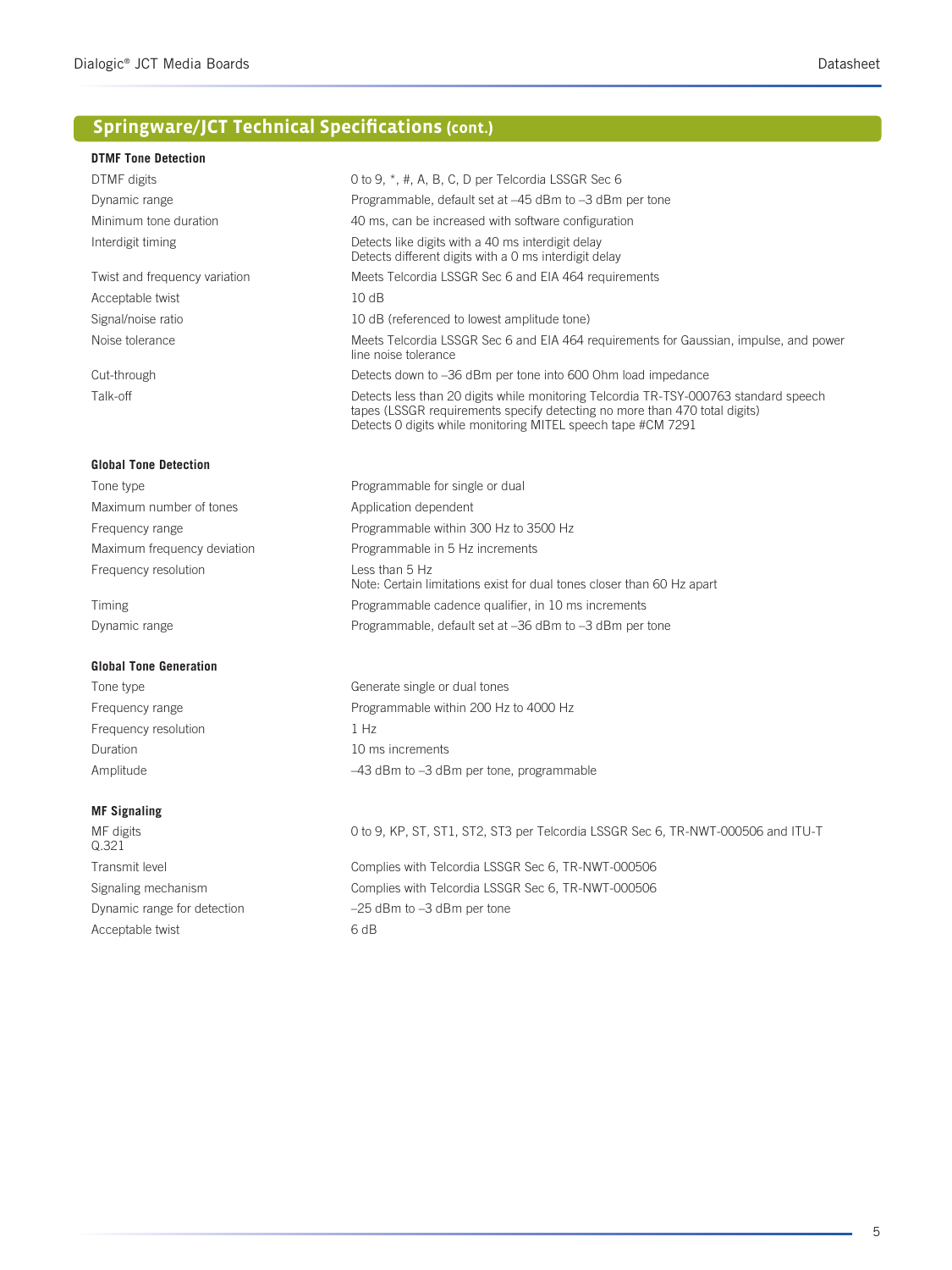# **Springware/JCT Technical Specifications (cont.)**

| Acceptable freq. variation                       | Less than $\pm 1$ Hz                                                                                                                                                                                                                                                                      |
|--------------------------------------------------|-------------------------------------------------------------------------------------------------------------------------------------------------------------------------------------------------------------------------------------------------------------------------------------------|
| <b>Call Progress Analysis</b>                    |                                                                                                                                                                                                                                                                                           |
| Busy tone detection                              | Default setting designed to detect 74 out of 76 unique busy/congestion tones used in 97<br>countries as specified by ITU-T Rec. E., Suppl. #2<br>Default uses both frequency and cadence detection<br>Application can select frequency only for faster detection in specific environments |
| Ring back detection                              | Default setting designed to detect 83 out of 87 unique ring back tones used in 96 countries<br>as specified by ITU-T Rec. E., Suppl. #2<br>Uses both frequency and cadence detection                                                                                                      |
| Positive voice detection accuracy                | >98% based on tests on a database of real-world calls                                                                                                                                                                                                                                     |
| Positive voice detection speed                   | Detects voice in as little as 1/10th of a second                                                                                                                                                                                                                                          |
| Positive answering machine detection<br>accuracy | Standard                                                                                                                                                                                                                                                                                  |
| Fax/modem detection                              | Preprogrammed                                                                                                                                                                                                                                                                             |
| Intercept detection                              | Detects entire sequence of the North American tri-tone<br>Other SIT sequences can be programmed                                                                                                                                                                                           |
| Dial tone detection before dialing               | Application enable/disable<br>Supports up to three different user-definable dial tones<br>Programmable dial tone dropout debouncing                                                                                                                                                       |
| <b>Tone Dialing</b>                              |                                                                                                                                                                                                                                                                                           |
| DTMF digits                                      | 0 to 9, *, #, A, B, C, D; 16 digits per Telcordia LSSGR Sec 6, TR-NWT-000506                                                                                                                                                                                                              |
| MF digits                                        | 0 to 9, KP, ST, ST1, ST2, ST3                                                                                                                                                                                                                                                             |
| Frequency variation                              | $\pm 0.5\%$ of nominal frequency                                                                                                                                                                                                                                                          |
| Rate                                             | 10 digits/s max., configurable by parametert                                                                                                                                                                                                                                              |
| Level                                            | -5 dBm per tone, nominal, configurable by parameter†                                                                                                                                                                                                                                      |
| <b>Pulse Dialing</b>                             |                                                                                                                                                                                                                                                                                           |
| 10 digits                                        | 0 to 9                                                                                                                                                                                                                                                                                    |
| Pulsing rate                                     | 10 pulses/s, nominal; 20 pulses/s for Japan configurable by parametert                                                                                                                                                                                                                    |
| Break ratio                                      | 60% nominal, configurable by parametert                                                                                                                                                                                                                                                   |
| <b>Analog Caller Identification</b>              |                                                                                                                                                                                                                                                                                           |
| Applicable standards                             | Telcordia TR-TSY-000030<br>Telcordia TR-TSY-000031<br>TAS T5 PSTN1 ACLIP: 1994 (Singapore)<br>British Telecom SIN 242 (Issue 01)<br>British Telecom SIN 227 (Issue 01)<br>Japan NTT CLIP                                                                                                  |
| Modem standard                                   | Bell 202 or V.23, serial 1200 b/s (simplex FSK signaling)                                                                                                                                                                                                                                 |
| Receive sensitivity                              | $-48$ dBm to $-1$ dBm                                                                                                                                                                                                                                                                     |
| Noise tolerance                                  | Minimum 18 dB SNR over 0 dBm to -48 dBm dynamic range for error-free performance                                                                                                                                                                                                          |
| Data formats                                     | Single Data Message (SDM) and Multiple Data Message (MDM) formats via API calls<br>and commands                                                                                                                                                                                           |
| Impedance                                        | 600 Ohm for D/PCIUF<br>Matching complex impedance specified in TBR-21 for D/4PCIUF-EURO.                                                                                                                                                                                                  |
| Message formats                                  | ASCII or binary SDM, MDM message content                                                                                                                                                                                                                                                  |
| Analog Display Services Interface (ADSI)         | FSK generation per Telcordia TR-NWT-000030                                                                                                                                                                                                                                                |

CAS tone generation and DTMF detection per Telcordia TR-NWT-001273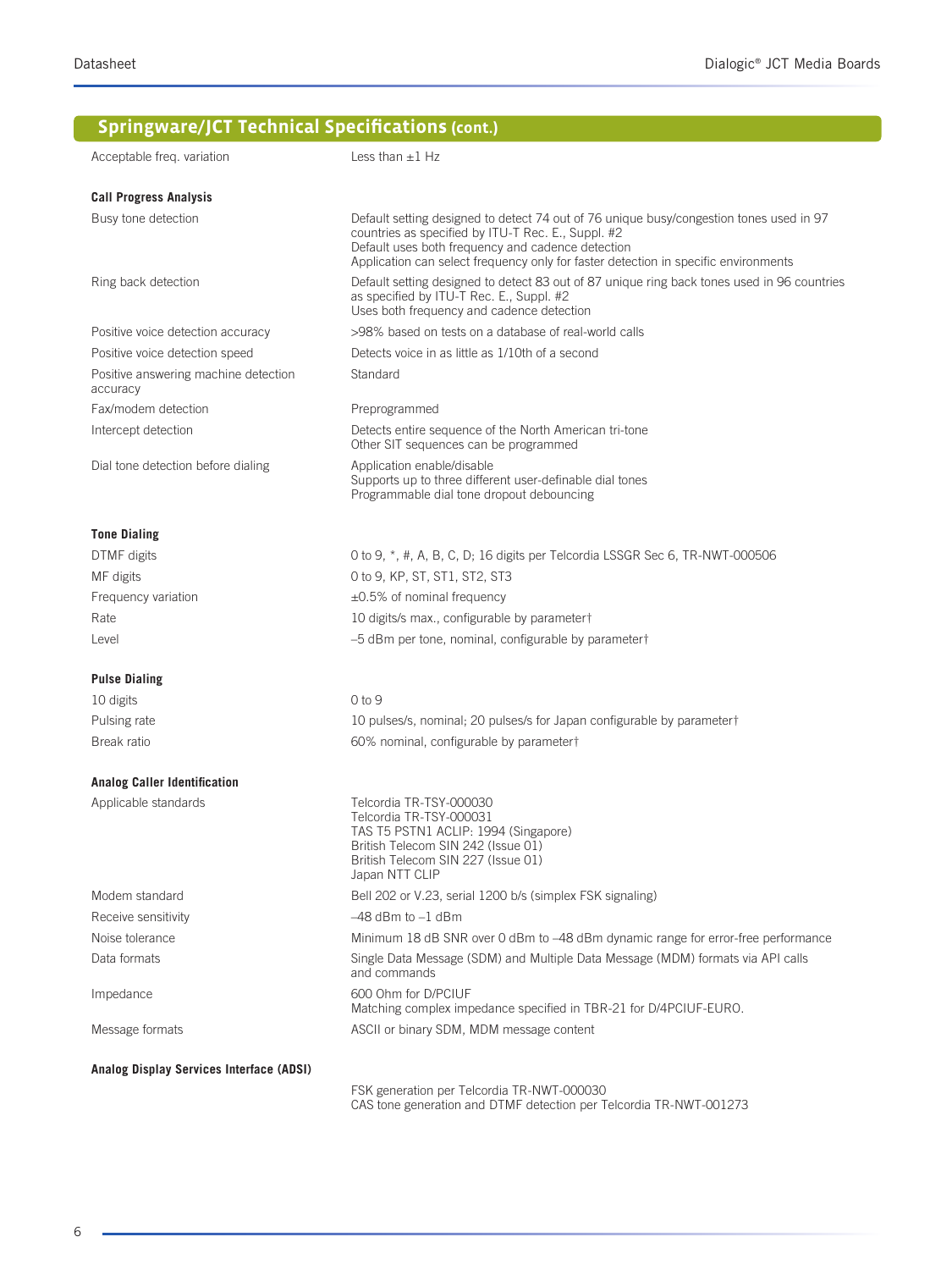#### **Hardware System Requirements**

Pentium processor or compatible computer. Operating system hardware requirements vary according to the number of channels being used.

### **Ordering Information**

| <b>Product Code</b> | <b>Order Code</b> | <b>Description</b>                      |
|---------------------|-------------------|-----------------------------------------|
| D4PCIUFW            | 881-775           | 4-port Analog, Loop-Start, PCI          |
| D4PCIU4SW           | 881-703           | 4-port Analog, Loop-Start, PCI          |
| D4PCIUFWEU          | 881-803           | 4-port Analog, Loop-Start, PCI, Europe  |
| D4PCIU4SWEU         | 881-773           | 4-port Analog, Loop-Start, PCI, Europe  |
| D4PCIUFEQ           | 310-935           | 4-port Analog, Loop-Start, PCIe         |
| D4PCIU4SEQ          | 310-936           | 4-port Analog, Loop-Start, PCIe         |
| D4PCIUFEQEU         | 310-942           | 4-port Analog, Loop-Start, PCIe, Europe |
| D4PCIU4SEQEU        | 310-941           | 4-port Analog, Loop-Start, PCIe, Europe |
| D4PCIUFEQCN         | 310-937           | 4-port Analog, Loop-Start, PCIe, China  |